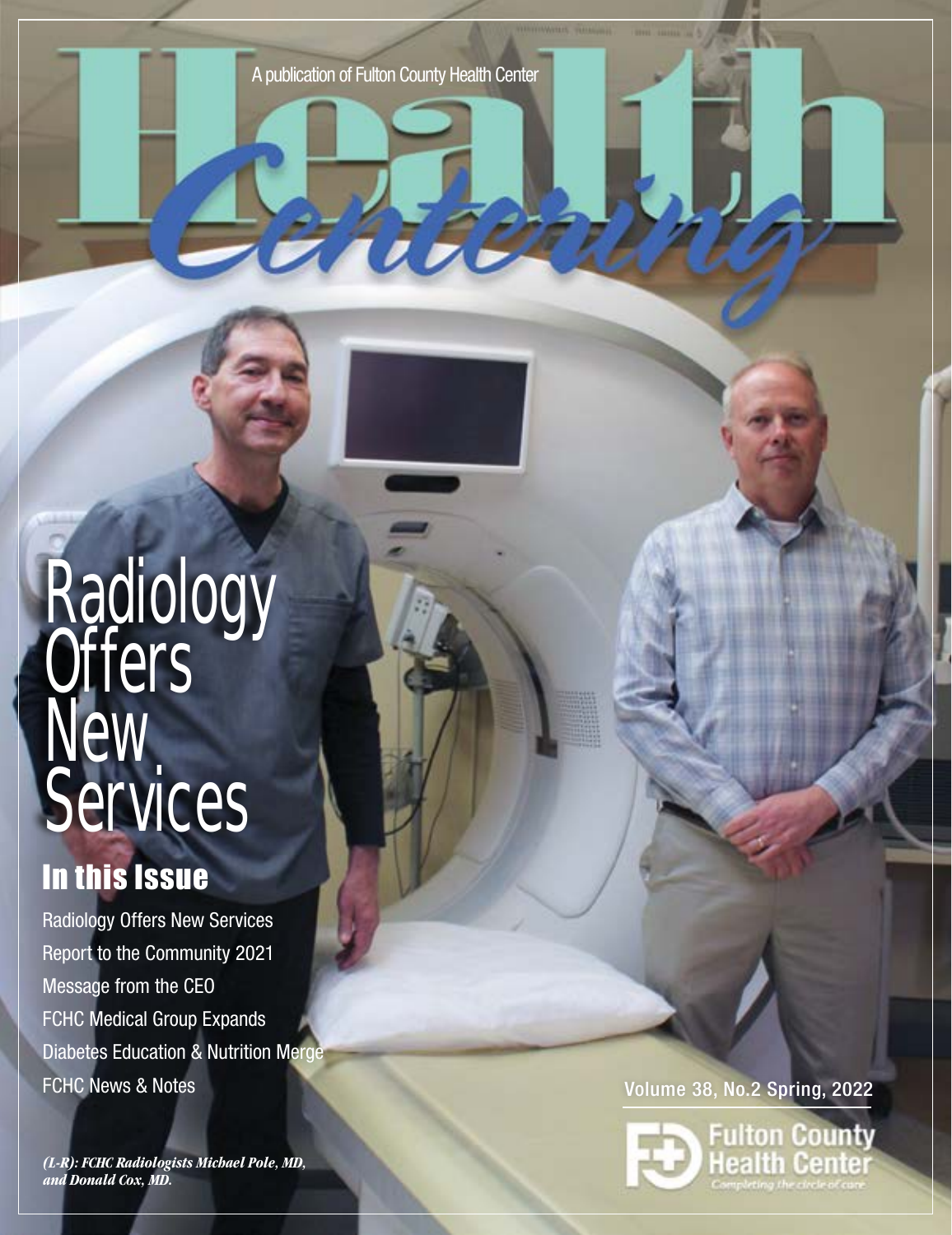# Radiology Offers New Services

Last summer, Donald Cox, MD, joined Michael Pole, MD, to serve as FCHC's second Radiologist. "Having both Dr. Cox and Dr. Pole on staff allows us to offer diagnostic and interventional procedures throughout the week and to broaden the scope of our services," says Barb Gibson, CRA,RT(R), RDMS, FCHC Radiology Director. "It means we can offer improved patient care and provide more procedures locally. It's part of the Health Center's mission of keeping our community's care close to home."

Let's take a look at some of the new procedures and equipment, along with procedures and equipment

# Balloon Kyphoplasty

Balloon Kyphoplasty was originally offered through our Radiology Department. But due to workload demands with only one Radiologist, it became more commonly done through our Pain Clinic. Now with two full-time Radiologists, Dr. Cox also offers the procedure. Balloon Kyphoplasty is used to repair spinal fractures caused by Osteoporosis or cancer. Osteoporosis causes more than 700,000 spinal fractures each year in the U.S., more than twice the number of annual hip fractures.

Left untreated, one fracture can lead to subsequent fractures, often resulting in a condition called kyphosis, or rounded back. Kyphosis can compress the chest and abdominal cavity, which may result in negative health consequences.



already offered.<br>already offered. The state of the FOUO Heather Creating Continues the property is positive Registered Radiologic Technologist in the FCHC Heart and Vascular Center as they prepare to begin a Balloon Kyphoplasty procedure.

# BALLOON KYPHOPLASTY PROCEDURE

Balloon Kyphoplasty is a minimally invasive treatment that stabilizes the fracture, thereby reducing pain and providing for correction of the deformity and reduction in pain. The illustrations below show how the procedure is performed. The process is explained in greater detail on the next page.

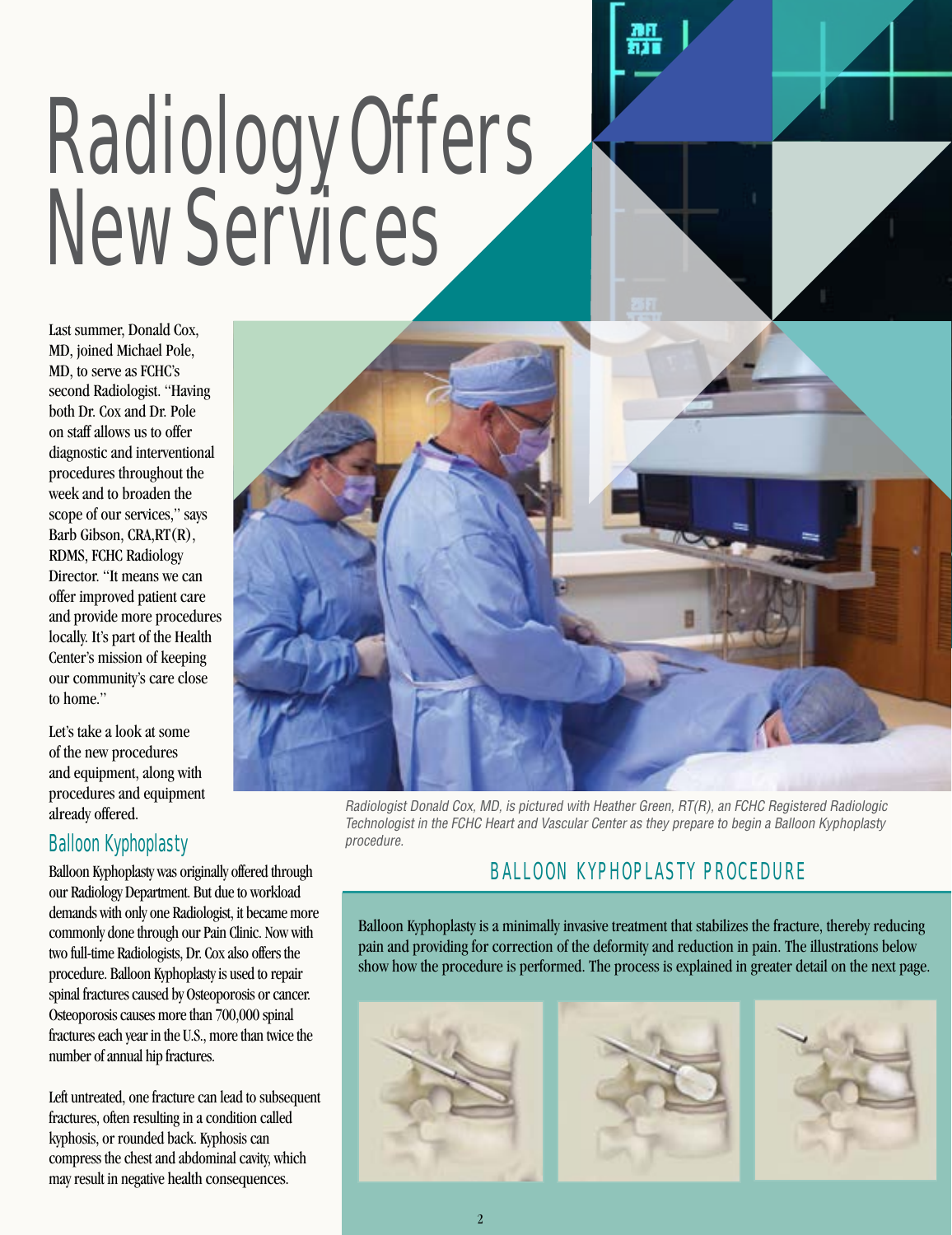



# BALLOON KYPHOPLASTY EXPLAINED

 The Radiologist creates a small pathway into the fractured bone. A small, orthopedic balloon is guided through the instrument into the vertebra. The incision site is approximately 1 cm in length.

The balloon is carefully inflated in an attempt to raise the collapsed vertebra and return it to its normal position. Inflation of the balloon creates a void (cavity) in the vertebral body. 

Once the vertebra is in the correct position, the balloon is deflated and removed. 

The cavity is filled with bone cement forming an "internal cast" to support the surrounding bone and prevent further collapse. 

Generally, the procedure is done on both sides of the vertebral body. 

Balloon Kyphoplasty is performed under local and moderate sedation. It typically takes one hour per fracture, and patients usually leave 3-4 hours after the procedure.

# OTHER PROCEDURES

# *Bone Marrow Aspiration/Biopsy* – In

an aspiration, a needle is used to withdraw a sample of the fluid portion of the marrow. In a biopsy, a needle is used to withdraw a sample of the solid portion.

*Fistulagram* – An X-ray procedure to look at the blood flow and check for blood clots or other blockages in your fistula. An arteriovenous fistula is a connection of an artery to a vein, created for hemodialysis treatment.

## *Insertion of Hickman Catheters* –

Inserted in the chest wall to infuse antibiotics, medications, nutritional supplements, or chemotherapy treatments.

*Insertion of Permcath* – A long flexible tube inserted into a vein, usually in the neck, for long-term kidney dialysis treatment.

# *Insertion of Quinton-Mahurkar Catheters* – Different types of catheters used for kidney dialysis.

*Metastatic Spine Therapy* – Used to treat cancer of the spine.

*PICC Line Placement* – A catheter that is inserted into a vein in your arm to give medication or liquid nutrition.

*Port Placement* – A medical procedure to implant a flexible tube into a vein in your chest for IV medication or fluids.

CT Technician Andrew Ritter, R.T. $(R)$  Composition scans and more. (CT), uses the 64-slice CT scanner in the Emergency Department.

# INVASIVE PROCEDURES OFFERED

Bone Biopsy Breast - Aspiration/Biopsy/Localization Drainages/Drain Catheter Placement Liver Biopsy Myelography Nephrostomy Tube Placement Nephrostomy Tube Exchange or Change Organ/Tissue- Aspiration/Biopsy Paracentesis Placement of Chest Tubes Radiofrequency Renal Ablations Renal Cortical Biopsy Spinal Tap Thoracentesis

# SPECIAL PROCEDURES

Barium Studies CT Enterography CTA Heart CT Heart with Calcium Scoring Joint Injections/Arthrography Sitz Marker Studies Virtual Colonoscopy Voiding Cystourethrogram (VCUG)

# NEW EQUIPMENT COMING

The FCHC board of directors recently approved the purchase of a new Hologic innovated bone densitometry unit (DEXA) that takes advanced health to a new level. This multi-faceted system can help clinicians assess bone health to keep life in motion! This advanced technology will also bring to our facility the ability to offer Body

(Continued on page 4.)

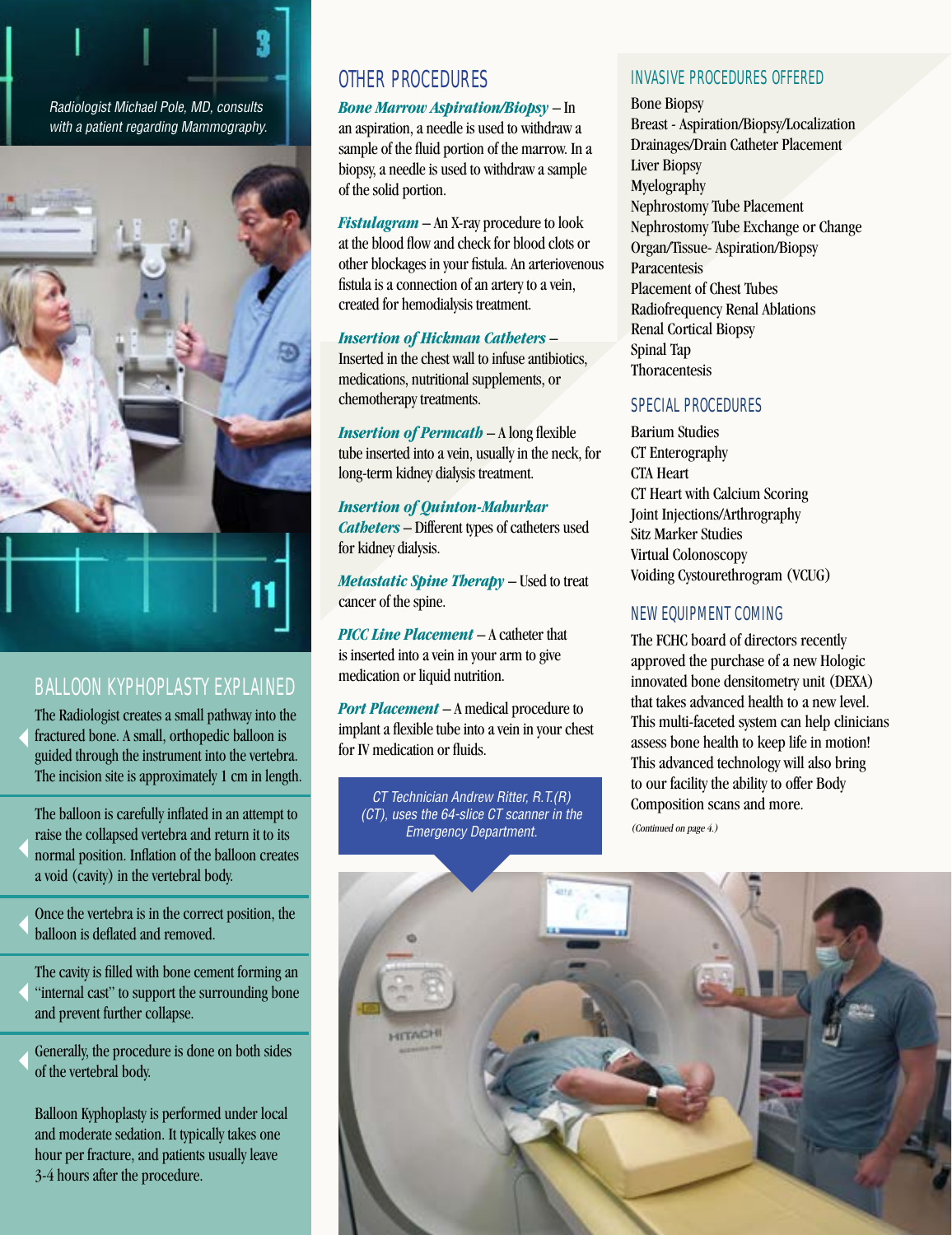# OUR OTHER TECHNOLOGIES

The FCHC Radiology Department offers exceptional depth and quality in imaging services. From a full complement of traditional radiology and imaging capabilities to advanced technology, we are making state-of-the-art diagnosis and treatment convenient for residents of Fulton County and surrounding areas. All services are available on an inpatient and outpatient basis along with having 24-hour coverage by a Radiologist and Technologist.

# *General Imaging Services*

This area includes many of the services that you would typically associate with radiology: diagnostic and routine x-rays and fluoroscopy (upper and lower GI studies), joint injections and Myelograms.

# *CT (Computerized Tomography)*

Computerized Tomography allows us to view the brain, bones, chest, abdomen, spine, and other areas of the body. Our new 128-slice state-of-the-art CT scanner is the only one like it in Northwest Ohio. The unit reduces scan time and enhances patient comfort while improving the quality and contrast of the image. We also offer a 64-slice CT scanner in our Emergency Department for faster care.

# *MRI (Magnetic Resonance Imaging)*

This painless procedure provides a view inside the body without surgery or x-rays, using magnetism and radio-frequency energy. This provides physicians with information they couldn't obtain with traditional imaging technology. Our MRI unit has an ultra-short, ultra-wide open bore that produces more room for patients of all sizes. Approximately 70% of scans can be performed feetfirst rather than head-first, reducing the claustrophobic feel of other MRI units. It is also quieter than other units.

# *Mammography*

The mammography facility performs both diagnostic and screening mammograms. FCHC's mammograms are performed in 3D High Definition, which is the gold standard in imaging. This provides our patients with top notch image quality to aid in diagnosis. Diagnostic studies are performed when there are indications of a breast problem (i.e., suspicious lump) and must be ordered by a physician. We also offer multispecialty

# (Continued from page 3.) Radiology Offers New Services



Radiologist Donald Cox, MD, dictates a report after viewing diagnostic imaging.

imaging for breast core biopsies on suspicious areas. These can be performed in our Radiology Department and avoid the need for a surgical procedure.

## *Ultrasound*

Routine abdominal and obstetric/gynecological studies in addition to cardiovascular techniques such as carotids venous and arterial doppler, and echocardiograms.

## *Nuclear Medicine*

A variety of nuclear medicine studies are available, including cardiac stress tests, bone scans, thyroid scans, renal scans, and lung perfusion scans.

## *Bone Density*

One in three women over age 50 has osteoporosis, often resulting in hip and other fractures. If it is detected early, changes in eating habits, an increase in exercise, and/ or the use of medication can help slow its progression. In the past, x-rays were the only way to detect osteoporosis and associated bone loss. Bone densitometry can now identify individuals at risk for osteoporosis at an earlier stage than was previously possible. This simple, comfortable procedure takes only a few minutes to complete, and it can help prevent years of debilitating bone loss.

"Dr. Cox and Dr. Pole, along with our staff, enjoy working with patients and strive to offer

the best health care and comfort to patients," says Gibson. "We all work to help each patient feel 'at home."

For more information on any of the above imaging services, call the FCHC Radiology Department at 419-330-2651 or email us at [info@fulhealth.org](mailto:info@fulhealth.org).

# Donald Cox, MD, Radiologist

Dr. Cox was born in Oklahoma City where he received his medical degree from the University of Oklahoma. He then attended The USAF School of Aerospace Medicine and practiced as an Air Force Flight Surgeon for four years. This provided him with years of experience taking care of pilots and other flight personnel and their families. He moved to Ohio in 2000 for his Radiology residency and then moved to Petersburg, Michigan where he currently resides with his wife Valerie. Together they have five children and two grandchildren with another grandchild on the way. Dr. Cox has been a Radiologist for 17 years. He helped cover for Dr. Pole's time away for 10 years and officially joined Dr. Pole's practice in the summer of 2021.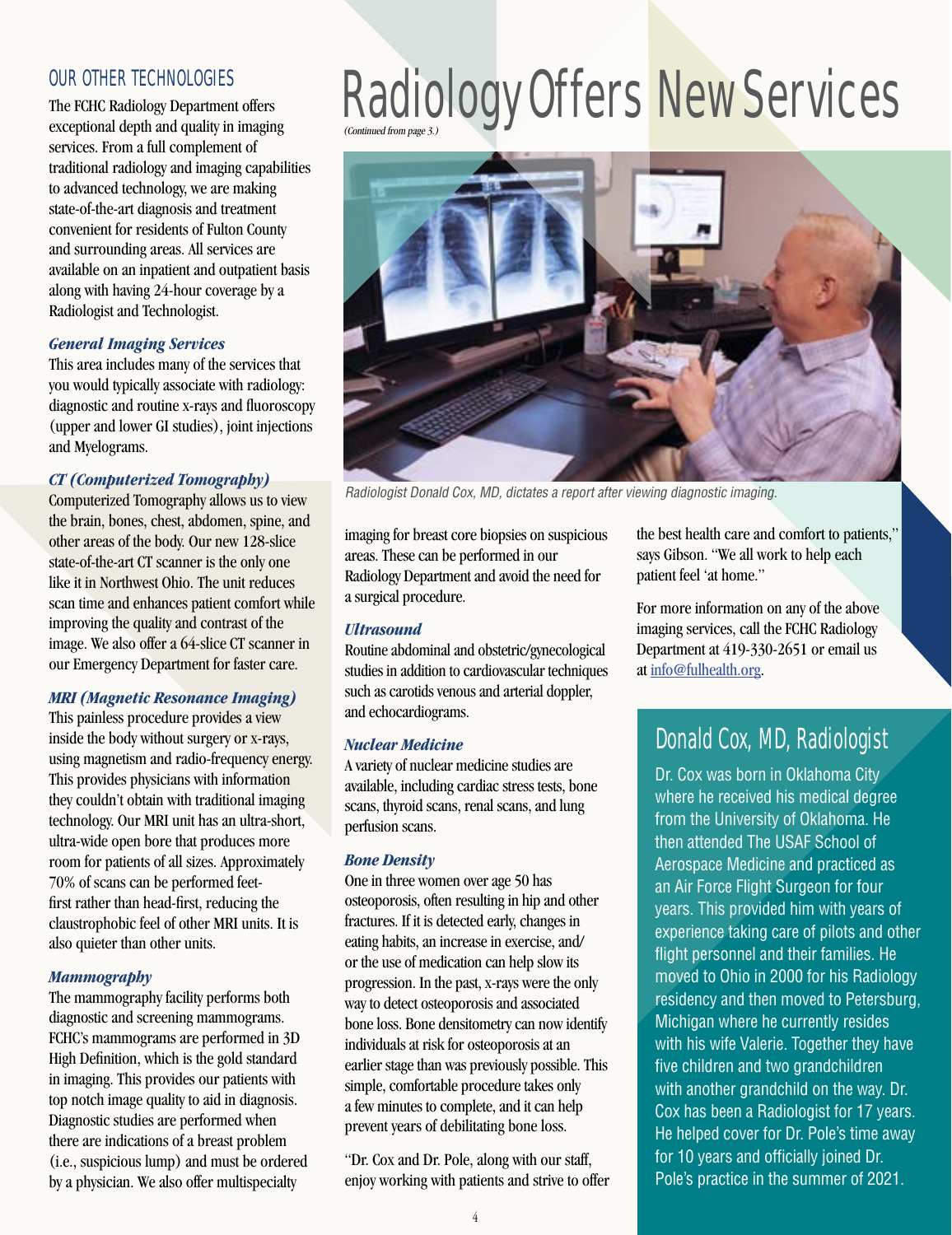# REPORT TO THE COMMUNITY 2021

In 2021, COVID-19 continued to have major impact with healthcare to both our area and throughout the country. For Fulton County Health Center, there were times during 2021 where activity was impacted due to spikes in residents having COVID-19 delaying at times elective services such as elective surgeries, certain diagnostics procedures and community wellness programs.

For Fulton County Health Center, this 2021 Report to the Community will reflect the changes in our activity due to the impact of COVID-19 in the area. As we move further into 2022 our hopes are that we continue to see improvements in treatment modalities for COVID-19 along with continued advancements with vaccines as new variants of COVID-19 surface.

| <b>GENERAL CATEGORY</b>                                     | 2020    | 2021    |
|-------------------------------------------------------------|---------|---------|
| Admissions                                                  | 1,222   | 1,146   |
| <b>Outpatient Visits</b>                                    | 148,285 | 179,487 |
| <b>Emergency Room Visits</b>                                | 12,980  | 14,243  |
| <b>FCHC Urgent Care</b>                                     | 2,453   | 9,440   |
| <b>Inpatient Surgeries</b>                                  | 292     | 230     |
| <b>Outpatient Surgeries</b>                                 | 2,014   | 2,089   |
| <b>Outpatient Services</b>                                  | 226,372 | 251,704 |
| <b>OB</b> Deliveries                                        | 211     | 186     |
| <b>Oncology Visits</b>                                      | 2,502   | 2,862   |
| Laboratory Tests (Outpatient only, including Pathology)     | 150,471 | 143,493 |
| <b>Radiology Procedures</b>                                 | 38,633  | 39,364  |
| RespiratoryTherapy                                          | 1,568   | 2,428   |
| <b>Physical Therapy Outpatient Visits</b>                   | 9,976   | 15,170  |
| <b>Diabetes Education Outpatient Visits</b>                 | 327     | 326     |
| (Includes both individual and group patients)               |         |         |
| Cardiac Rehab Visits (Includes both Phase II and Phase III) | 1,791   | 1,281   |
| FCHC Behavioral Health Patient Days                         | 527     | 980     |
| FCHC Behavioral Health Outpatient Visits (Therapists only)  | 2,784   | 3,905   |
| FCHC Behavioral Health Partial Hospitalization Visits       | 562     | 980     |
| <b>Fulton Manor Resident Days</b>                           | 21,405  | 16,681  |

# **CORPORATE AND COMMUNITY HEALTH PROMOTION / FCHC FITNESS**

|                                               | 2020  | 2021   |
|-----------------------------------------------|-------|--------|
| FCHC Fitness Memberships (Monthly average)    | 509   | 710    |
| Screening - Community                         | 440   | 541    |
| Screening - Corporate                         | 138   | 26     |
| <b>Nutrition Education - Schools</b>          | 450   | $0^*$  |
| (*Due to COVID-19 could not get into schools) |       |        |
| Nutrition Education - Community               | 433   | 836    |
| Trainings/Certifications                      | 52    | 73     |
| <b>Fitness Class Visits</b>                   | 5,462 | 9,636  |
| <b>Fitness Classes</b>                        | 1,214 | 2,197  |
| (Total individual classes held)               |       |        |
| SilverSneakers <sup>®</sup> Member Visits     | 5,547 | 6,834  |
| <b>Other Fitness Member Visits</b>            | 7,465 | 22,046 |

# **AUXILIARY**

COVID-19 continued to bring changes to our Auxiliary. During 2021 we saw a reduction in the number of Auxiliary members and hours donated due to COVID-19. Our Gift Shop operated under limited hours throughout the year. But as we moved towards the end of  $20\overline{2}1$ , we were able to bring Auxiliary members back into FCHC. The Auxiliary volunteers continue to provide such a vital service.

|                                  | 2020     | 2021     |
|----------------------------------|----------|----------|
| <b>Active Volunteers</b>         | 105      | 75       |
| <b>Volunteers' Service Hours</b> | 1,800    | 2,790    |
| Money Donated/Pledged            | \$71,000 | \$52,000 |
|                                  |          |          |
|                                  |          |          |

*Uncompensated Care* **\$1,559,487 \$2,623,497**

# **2021 AUXILIARY DONATIONS INCLUDED:**

- Over the bed tables for our Fulton Manor residents (\$22,000)
- $\triangleright$  Completion of the sidewalk in front of our campus (\$23,000)
- $\triangleright$  \$7,000 in scholarships (thanks to our benefactors Dr. Galani and the Perrico family)

# **NEW SERVICES/TECHNOLOGY:**

## **NEW:**

- Additional Tru-D TRU-D SMARTUVC V9 ROOM DISINFECTION ROBOT (\$90,295)
- Point of Care scanners for nursing and lab (\$23,271)
- Additional GE Vital Signs monitors to ED (\$13,720)
- ▶ Nurse call system to Oncology (\$10,500)
- Enclosed the ED nurses station with glass panels (\$12,978)
- Fetal monitor for OB/GYN clinic (\$7,690)
- Microbiology Vitek analyzer lab (\$13,500)
- $\blacktriangleright$  UA Analyzer lab (\$7,000)
- DaVinci Xi Surgical Robot

## **REPLACED:**

- Upgraded Fulton Manor & FCHC exhaust fan system (\$30,000)
- ▶ Remodeled the old Wauseon Clinic and moved FCHC Outpatient Behavioral Health into the building
- Enclosed four Same Day Surgery Bays (\$24,753)
- ▶ Surgery Orthopedic power instruments (\$225,681)
- Radiology Room (\$300,000)
- Bladder scan for FM (\$9,495)
- GEMserve software/hardware upgrade (hospital dietary room service) (\$38,339)

# **NEW ACTIVE STAFF PHYSICIANS:**

**Ahmad Abdelaal, MD** General Surgeon **Donald Cox, MD** Radiology **Stephen Markowiak, MD** General Surgery **Jacob Nafziger, DO** Family Practice **Dalun Tang, MD** General Surgeon

## **AWARDS:**

 Recipient of the 2021 Healthy Worksite Platinum Level Award through Healthy Business Council of Ohio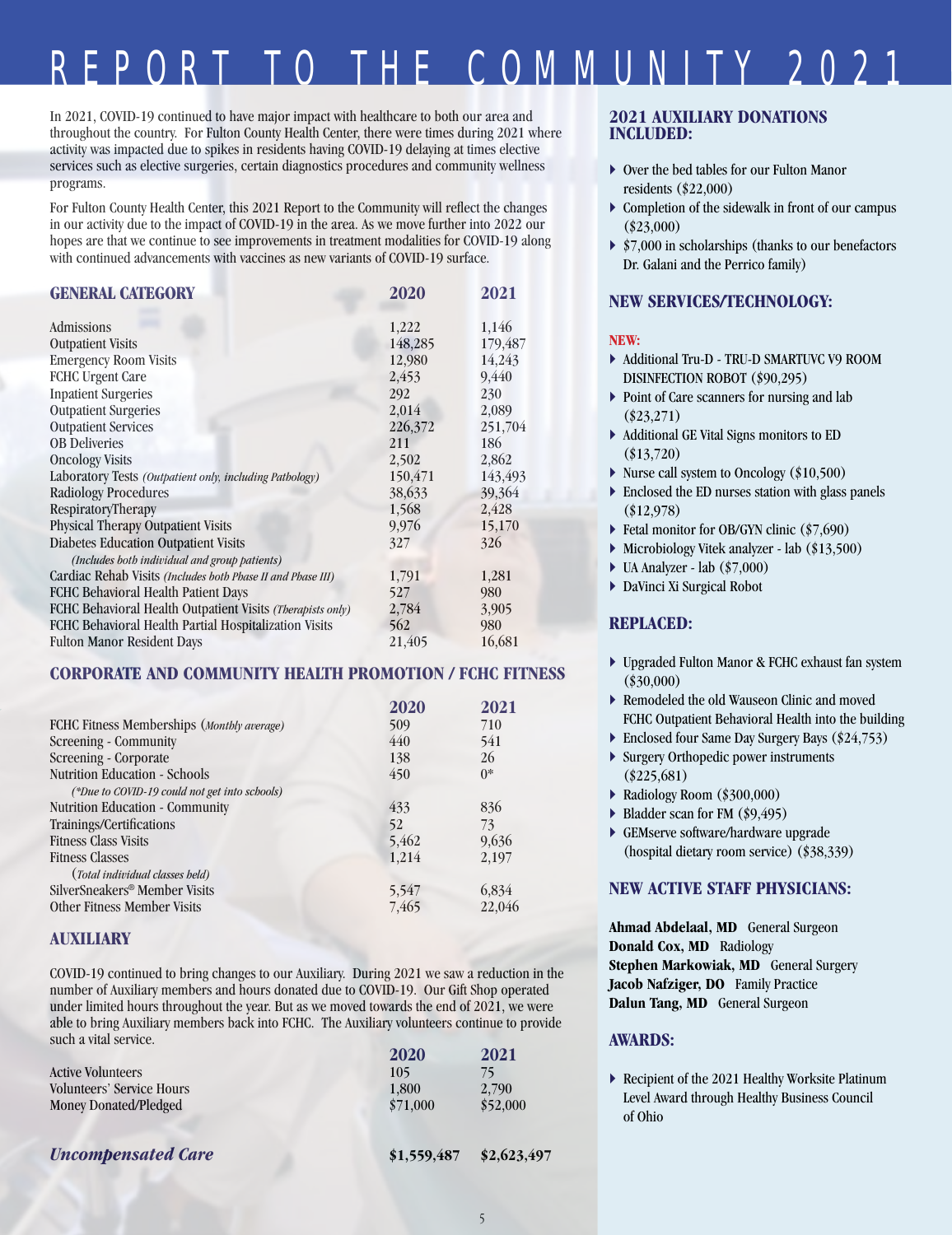# **Message**<br>from the CEO

**O**ur mission at FCHC is to provide patients and residents with a broad range of physician specialists so they can stay local for most of their health



care needs. As part of fulfilling that mission, we are pleased to welcome several new providers to our staff.

 Donald Cox, MD, has joined Michael Pole, MD, to serve as FCHC's second Radiologist. The two Radiologists allow us to expand our coverage of this service and to offer even more diagnostic radiological services than we have in the past. Our lead story in this issue focuses on our Radiology Department and all it offers.

 Diala Almardeeni, MD, has joined our staff as a full-time ENT specialist. Last summer we added Dr. Ahmad Abdelaal, a General Surgeon to our staff. FCHC Urgent Care has welcomed Amy Miller, PA-C, and Haley Cruz, FNP-C. These providers and their backgrounds are covered in this newsletter.

 In previous newsletters we also covered two additions to FCHC Orthopedics - Kirk Davis, DO, FAOAO, Orthopedic Surgeon, and Lindsey Short, MSN, APRN, FNP-BC, RNFA, CNOR, a Nurse Practitioner. Ahmad Zarzour, MD, Hematologist/ Oncologist, also joined FCHC Cancer Care.

 Our Diabetes Education Department and Nutrition Counseling Department have merged to form the Diabetes & Nutrition Education Center. The newly formed department has moved and is now located on the ground floor of the North Medical Office Building. Learn more about these dedicated health care professionals in this issue of our newsletter.

 Our annual Report to the Community is provided in this newsletter as well, and it gives a snapshot of the overall good health of our organization.

 Please take time to get to know your Fulton County Health Center! In the meantime, stay well!

As always, FCHC Proud!

Patti Finn

Patti Finn *Fulton County Health Center Chief Executive Officer*

Last year, FCHC implemented a new branding strategy that united provider offices under the name FCHC Medical Group. FCHC employs nearly 40 health care providers on campus and at offcampus locations. Prior to the rebranding, many had names not associated with the FCHC as some offices were originally an independent practice before joining FCHC or were identified by a building location in naming.

The branding strategy led to the creation of new names and logos for those provider offices using "FCHC" as the consistent identifier. Now one year later, the FCHC Medical Group brand continues to expand as it adds new health care providers.

# HOW WE'RE ORGANIZED

Fulton County Health Center remains as the umbrella organization over the provider offices, all hospital-based services, and Fulton Manor Nursing and Rehabilitation/Fulton Suites. Several years ago, FCHC Medical Care, LLC was established under the FCHC umbrella as the managing entity of all provider offices. This division is now known to the public as FCHC Medical Group and consists of nearly 40 providers with 13 dedicated offices and clinics.

# **"Our previous organizational structure had 10 different specialty groups, 12 different provider offices and up to seven different provider**

**names,"** says Chad Peter, Chief Operating Officer of Practice Management, FCHC Medical Care, LLC.

"We not only lacked a cohesive name for these different offices, but we also did not have an open affiliation with the Health Center. Now, patients will better understand who we are and how we are connected to FCHC."

"When it comes to recruiting new physicians and providers, we now have a stronger identity in the recruiting process. Instead of promoting individual provider offices, we can now market one large

# FCHC **Medical** Group **Expands**

multi-specialty medical group. The group aspect gives us added credibility because we are now part of a larger local health care system. That will appeal more to the new providers we are seeking."

# A LONG-TERM VISION

"Our vision for FCHC Medical Group is to continue to recruit full-time specialists that Fulton County can support and which will broaden the services we offer to patients," says Peter. "As an example of our growth, we just recruited Dr. Diala Almardeeni, a fulltime ENT specialist. Last spring, we added Dr. Ahmad Abdelaal, a General Surgeon. "We've hired other specialists to expand our services and are now looking to expand our primary care coverage in Wauseon."

Recent additions to the FCHC Medical Group include Kirk Davis, DO, Orthopedic Surgeon, and Lindsey Short, MSN, APRN, FNP-BC, RNFA, CNOR, a Family Nurse Practitioner. Both have joined FCHC Orthopedics. FCHC Urgent Care also has two new providers in Haley Cruz, FNP-C, and Amy Miller, PA-C.

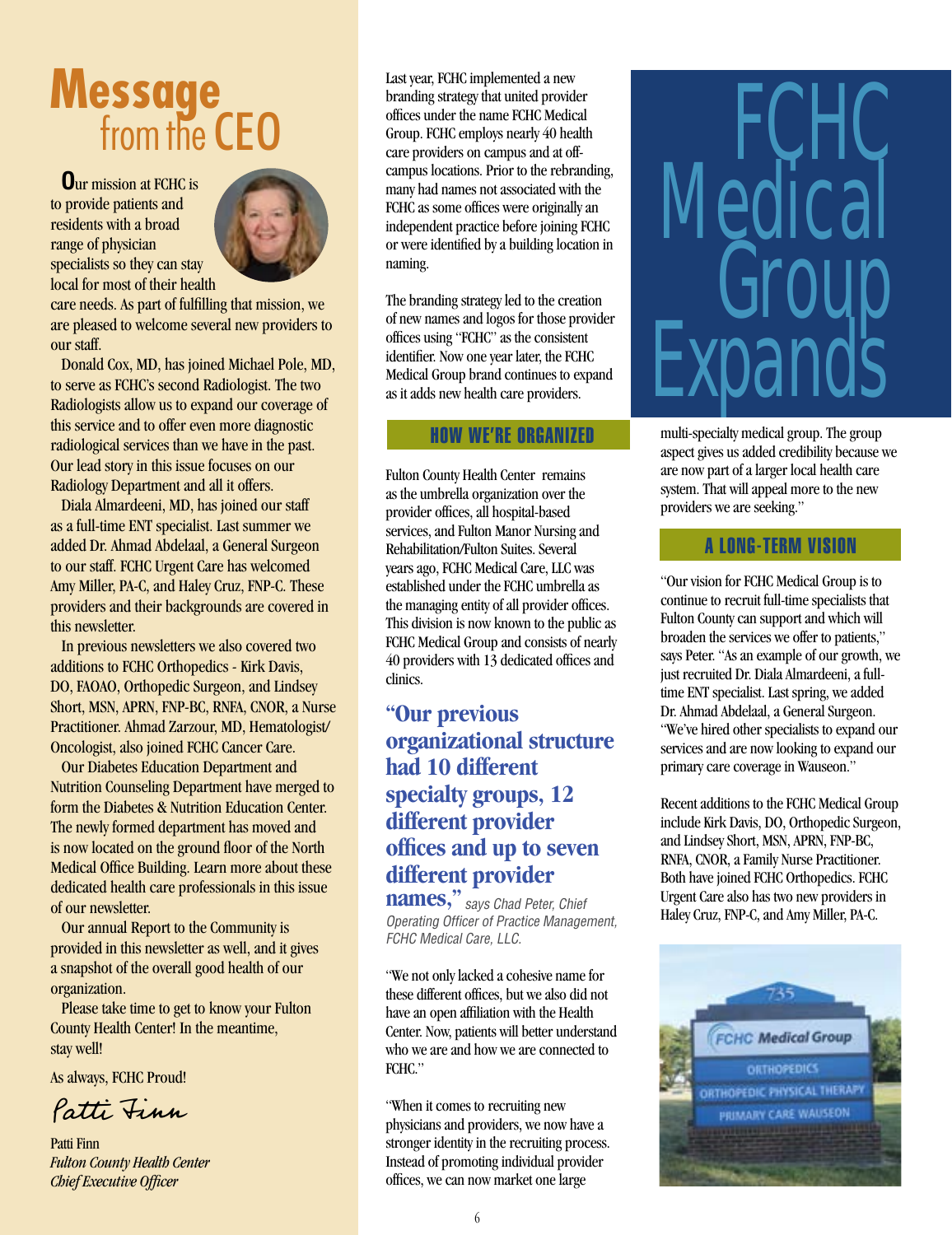

# NEW ENT SPECIALIST

# **Diala Almardeeni, MD, FCHC's new ENT specialist.**



Medical Group welcomed Diala Almardeeni, MD and the office practice of FCHC Ear, Nose and Throat. Her practice is

located on the main FCHC campus in the North Medical Office Building on the first floor in Suite 104. Dr. Almardeeni will perform her surgeries in the FCHC Surgery Department.

Diala Almardeeni, MD is a specially-trained physician in otolaryngology. A physician who specializes in otolaryngology is more commonly known as an ENT, or Ears Nose and Throat physician. Dr. Almardeeni has completed 3-year advanced fellowship training in minimally invasive sinus surgery at Saint Elizabeth Medical Center, affiliated with Tufts University, Boston, MA. She earned her medical degree and completed her residency at King Abdulla University Hospital, Jordan University of Science and Technology, Jordan.

She sees patients of all ages for many disorders involving the ear, nose and throat. Her main area of focus is sinus diseases, nasal septal deviation, and vasomotor rhinitis. She also sees patients with tonsils disease, ear infections and hearing loss. In addition, she treats pediatric sleep apnea, typically caused by large tonsils and adenoids. Standard procedures include endoscopic exam of the nose as well as evaluation of the larynx to assess hoarseness of voice using fiber optic scopes.

"My goal whenever possible is to treat patients using new techniques that are minimallyinvasive and cause less pain," says Dr. Almardeeni. "Our clinic is equipped with the

latest technology in endoscopes that offer better visualization to help us in making the correct diagnosis and provide the optimal treatment. As an example, we use microscopic guidance to remove wax and secretions in the ears."

# PROCEDURES AND TREATMENTS OFFERED BY DR. ALMARDEENI INCLUDE:

## *In-office Procedures:*

- Diagnostic nasal endoscope
- Diagnostic flexible fiberoptic nasopharyngoscope to examine the nose, pharynx and vocal cords
- $\triangleright$  Control of nasal bleeding with silver nitrate cautery (can be done in kids); also absorbable and non-absorbable packs
- Cleaning wax under oto-microscopic (special microscope for the ear) guidance

#### *Surgical Procedures in the Operating Room:*

- Minimally-invasive sinus surgery
- Endoscopic septoplasty using nasal scope, without any external incisions
- Cryotherapy of Vivian nerve to treat patients with excessive nasal secretions due to vasomor rhinitis
- ▶ Tonsillectomy
- ▶ Adenoidectomy
- Myringotomy and grommets insertion for fluids behind the ear

Dr. Almaerdeeni is accepting new patients. Appointments can be made by calling 419-335- 3712. She is also willing to speak to community groups about ear, nose and throat issues and can be scheduled for a presentation by calling the same number.

# NEW GENERAL SURGEON

## **Ahmad Abdelaal, MD, FCHC's newest General Surgeon.**

Last spring, Ahmad Abdelaal, MD, a new General Surgeon, joined Timothy Duckett, MD; Mirza S. Hasan, MD; and Beth A. White, MD in the FCHC General Surgery Clinic. The clinic is located on the second floor of the South Medical Office

Building on FCHC's main campus. Dr. Abdelaal sees patients in the FCHC General Surgery Clinic and performs surgeries in the FCHC Surgery Department. The surgeons use the new da Vinci Xi® robotically assisted system and perform laparoscopic and open surgery. In addition, they also provide endoscopic and colonoscopy procedures at the FCHC

Endoscopy Department.

Dr. Abdelaal was previously the Chief, Organ Recovery and Transplant Surgeon at the Center of Organ Recovery and Education in Pittsburgh, PA. He received his Fellowship training in various forms of transplant surgery at the Methodist Transplant Institute, University of Tennessee Medical Center, Memphis, TN; the Thomas Jefferson University Hospital, Philadelphia, PA; and the University of Pittsburgh Medical Center, Pittsburgh, PA. Dr. Abdelaal received his Medical degree and completed his Internship and Residency at Mansoura University Faculty of Medicine, Egypt.

# GROWTH BENEFITS PATIENTS

"The end result of our rebranding and recruitment efforts is that the patient has a clearer understanding of the relationship between our provider offices and FCHC, and they now have a more complete continuum of care with the specialists we've brought in," says Steve McCoy, FCHC Director of Marketing & Planning. "It's all about our mission to "complete the circle of care" that we offer to patients.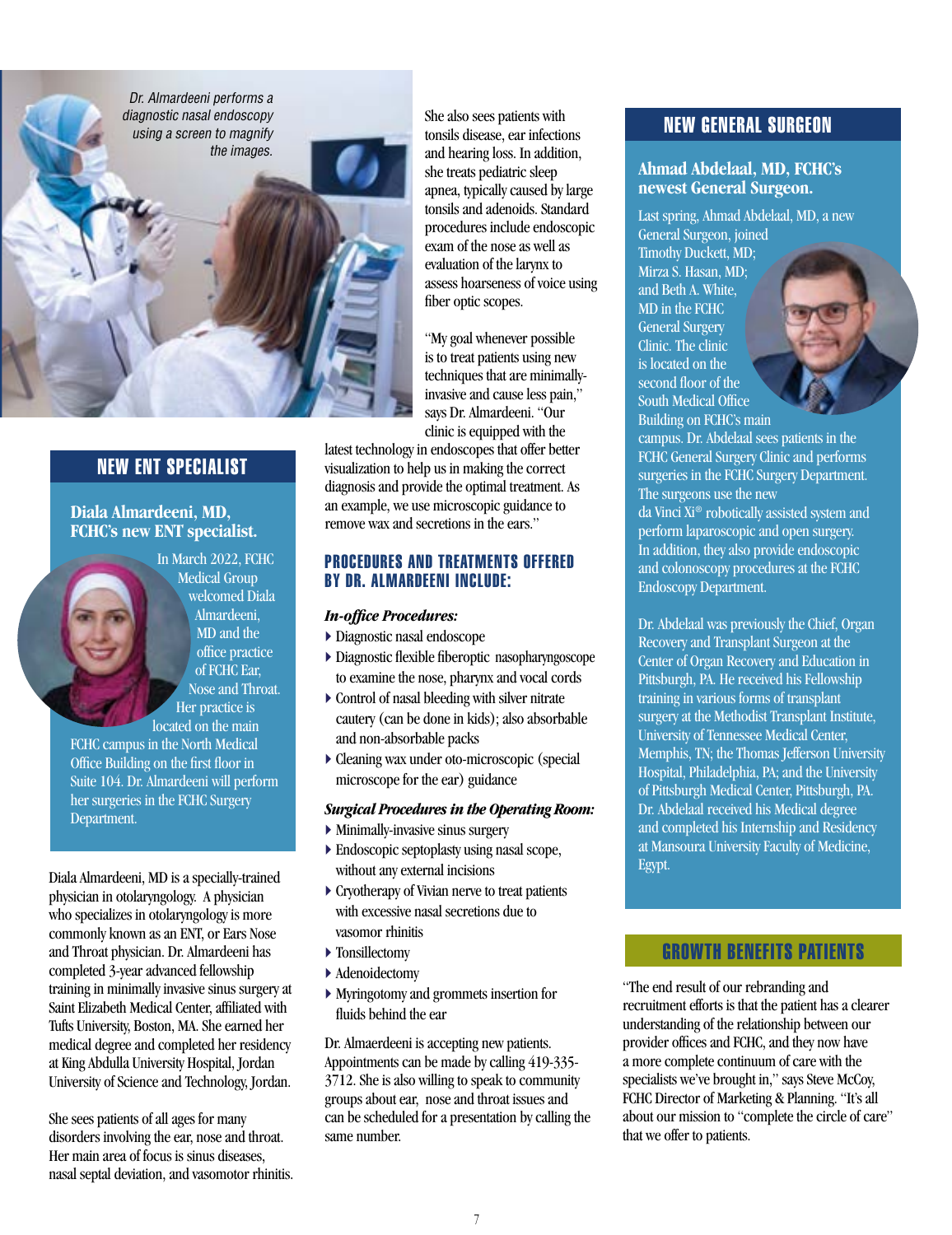# Diabetes Education+Nutrition Merge

**Did you know that \$1 of every \$4 health care dollars is spent on diabetes? Or that nearly 50% of people over the age of 65 have pre-diabetes, and 80% of them don't know it? According to the Centers for Disease Control & Prevention, more than 11% of Americans have been diagnosed with diabetes.** 

The positive news is that since 1995, FCHC has offered a diabetes education program for area individuals. That program was recently strengthened with the merger of the FCHC Diabetes Education Department and the Nutrition Counseling Department. The new name is the Diabetes & Nutrition Education Center, and it is located on the ground floor of Fulton County Health Center next to the North Medical Office Building.

# A Team-Oriented Approach

"We conducted a thorough analysis of how these two departments interacted with patients and decided this merge would greatly benefit patients," says Britney Ward, MPH, Director of Corporate and Community Health Promotion. "Before the merger, both departments would work independently of each other with no centralized scheduling. Now, they work in tandem using a team-oriented approach to offer more comprehensive and coordinated services."

The two departments include Diabetes Care and Education Specialists who are Registered Nurses and Registered and Licensed Dietitians. "Our two departments have always worked together, but now we are combining processes and simplifying things for patients," says Angie Frey, BSN, RN, CDCES, Diabetes & Nutrition Education Manager. "We're also being cross-trained so the Nurses can provide Diabetes Prevention Program information and Dietitians can help with education to assure coverage of schedules."

# Convenient Location

The merger of the two departments included a relocation to the ground floor of the Health Center. "Prior to the move, patients would have to enter the main hospital entrance, walk to the registration area, then take an elevator to the third floor," says Ward. "Now they enter on the ground floor of the Health Center next to the North Medical Office Building and go straight to a private waiting room dedicated to the department. Parking is convenient with the lot next to the medical building, and they now avoid walking up the hill."

# A Remodeled Unit

The area occupied by the Diabetes & Nutrition Education Center was previously occupied by the FCHC Rehab Center. It has been completely remodeled to include two classrooms, two teaching rooms, and offices. "The classrooms allow us to have group classes, while the teaching rooms provide a place for private, one-to-one counseling," says Frey.

# Full-Time Scheduler

A full-time scheduler has been hired to schedule appointments with both diabetes educators and nutrition counselors. The scheduler registers and schedules patients. "It's a very organized system," says Ward.

# Services Provided

If a health care provider diagnoses a patient as having diabetes, the provider can order a Comprehensive Diabetes Self-Management Education & Support from FCHC. That includes 10 hours of Diabetes Education and three hours of Medical Nutrition Therapy over a one-year period. Eighty percent of the cost is covered by Medicare for those who qualify. These services are also covered by **FCHC**<br>commercial insurances.

There are four parts to the Diabetes Education and Nutrition Therapy Program:

Part 1: Patient meets one-on-one with an FCHC RN Diabetes Care & Education Specialist who provides individualized basic diabetes skills and support including healthy eating, physical activity, monitoring, medication(s), and technology.

Part 2: A second visit is spent with a Dietitian who provides Medical Nutrition Therapy.

Parts 3 & 4: These steps occur at the same time on different scheduled days. Part 3 involves three follow-up visits with an FCHC Dietitian. Part 4 includes group classes with other patients, led by an FCHC Nurse and/or Dietitian.

In addition to focusing on diabetes education & prevention, staff members also educate patients with kidney disease or those considering bariatric surgery. FCHC Dietitians also provide education for patients who have other diagnoses, such as heart disease, obesity, cancer, and digestive issues.

# Education Can Help Prevent Diabetes

"People with pre-diabetes can slow down and even reverse the process by becoming educated and taking steps to better their health," says Frey. "The FCHC Diabetes Prevention Program focuses on physical activity, weight loss, and healthy eating. Given the cost of treating diabetes and the emotional and mental fatigue of providing diabetes self-care, it is well worth the time to learn how to improve your health situation."

"Now with the merger and relocation to a spacious new area, we're in a better position to offer patients more comprehensive support and education to manage their diabetes," says Ward.



Staff members of the Diabetes & Nutrition Education Center. (L-R): Jesse McKean, Assistant; Jill Crossgrove-Murillo, RD, LD, CDCES, Dietitian; Angie Frey, BSN, RN, CDCES, Unit Manager; Kaitlin Pursel, BSN, RN, Diabetes Educator; Brianna Fisher, RN, CDCES, Diabetes Educator; and Janna Mennetti, RD, LD, Dietitian.

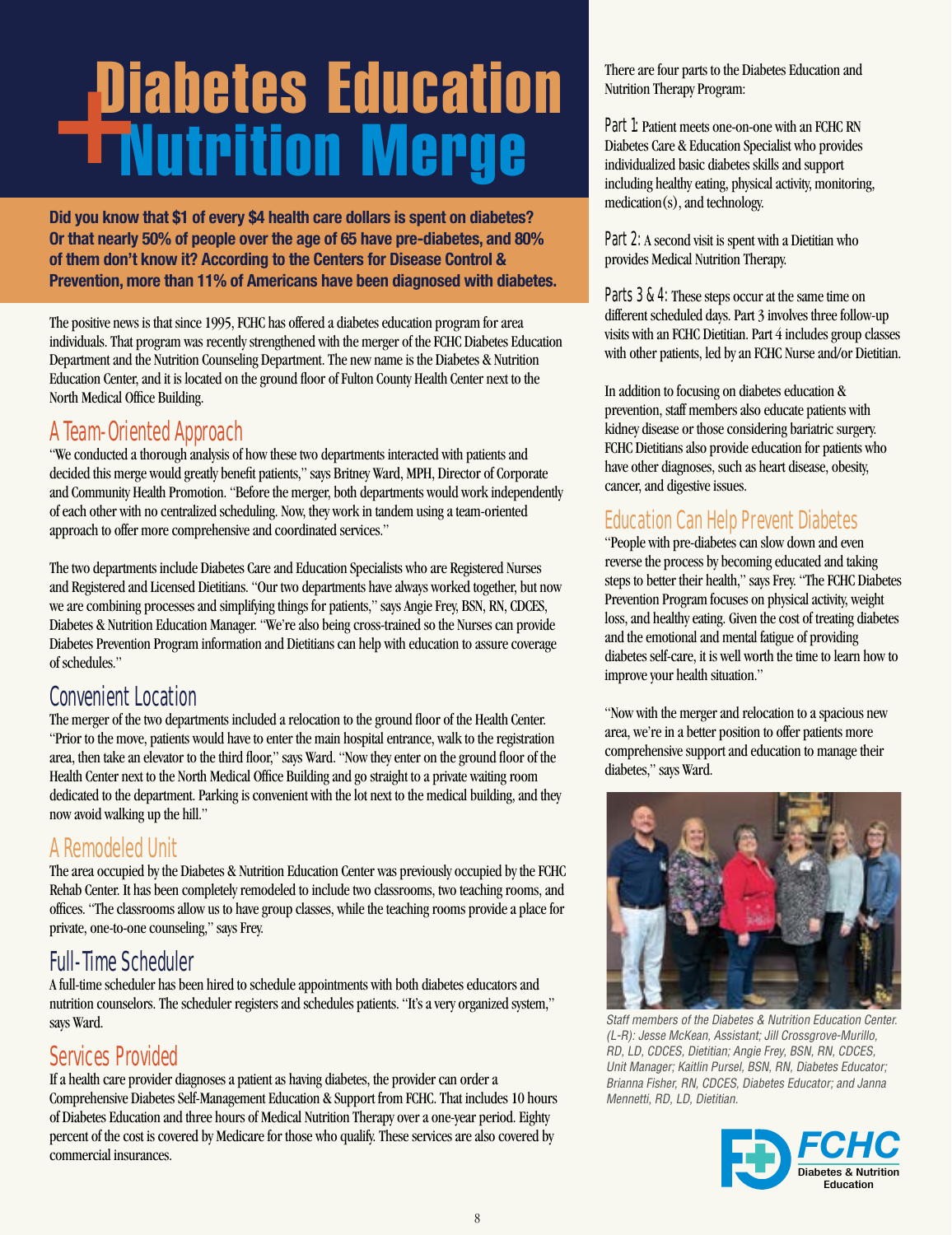

# **MEMBERSHIP OPTIONS & PRICING**

| <b>GYM PLAN:</b>                 | <b>BASE</b> | <b>GET FIT</b> | <b>AQUATIC</b> | ELITE |
|----------------------------------|-------------|----------------|----------------|-------|
| <b>Monthly Individual Rate</b>   | \$29        | \$39           | \$49           | \$59  |
| <b>Monthly Family Rate</b>       | \$45        | \$60           | \$75           | \$90  |
| 24/7 Gym Access                  | ✔           |                |                |       |
| <b>Unlimited Fitness Classes</b> |             |                |                |       |
| Open Swim                        |             |                |                |       |

All memberships include 24/7 gym access with upgrades available for unlimited fitness classes and open swim. Annual memberships can be paid-in-full or by recurring monthly payments. Call today to join and ask about our discounts available for Seniors, First Responders, Clergy, Military, and Full-Time Students. We accept SilverSneakers®, Silver&Fit, Renew Active, and One Pass.





 ADULT SENIOR

STRENGTH & CONDITIONING

YOGA

AQUATICS

For monthly class schedules & details please visit: [www.fultoncountyhealthcenter.org/](http://www.fultoncountyhealthcenter.org/health-and-wellness-programs) [health-and-wellness-programs](http://www.fultoncountyhealthcenter.org/health-and-wellness-programs)

SILVER SNEAKERS® CLASSIC SILVER SNEAKERS® STABILITY SILVER SNEAKERS® YOGA

> BARRE BOOTCAMP CARDIO CORE CARDIO DRUMMING CORE BURN CIRCUIT STRENGTH KICKBOXING POUND® ZUMBA®

SUNSET YOGA VERA FLOW YOGA-INTERMEDIATE

AQUA NOODLE AQUA FIT AQUA ZUMBA® SILVER SNEAKERS® SPLASH

# **SWIM CLASSES**

**Parent and Child Water Wonders** (Beginner & Advanced) Parent/Guardian must be in the water. Swimmers learn to be comfortable in the water and develop swim readiness skills through fun and confidence-building experiences. All classes are 30 minutes and held at FCHC Fitness, Wauseon. Call 419-330-2724 to register.

May 21-July 16, \$50 6-24 months old – Sat., 9:00 a.m. 2-3 years old – Sat., 9:30 a.m. 3-5 years old – Sat.,10:00 a.m.

# **NEW! Swim Lessons** (Group & Private)

Independent swimmers learn basic swimming competency by increasing comfort with underwater exploration; developing endurance and forward movement in the water; and basic self-rescue skills. All lessons are 30 minutes and held at FCHC Fitness, Wauseon. Call 419-330-2724 to register.

# **Group Lessons** (no more than 5 per group)

May 21– July 16, \$80 3-6 years – Sat 11:00 am 3-6 years – Sat 11:30 am

**Private Lessons** \$100 for 4-session package – times TBD by instructor and parent.

**Discount for siblings**

138 E. Elm Street, Wauseon, Ohio **Call to join today! 419.330.2724**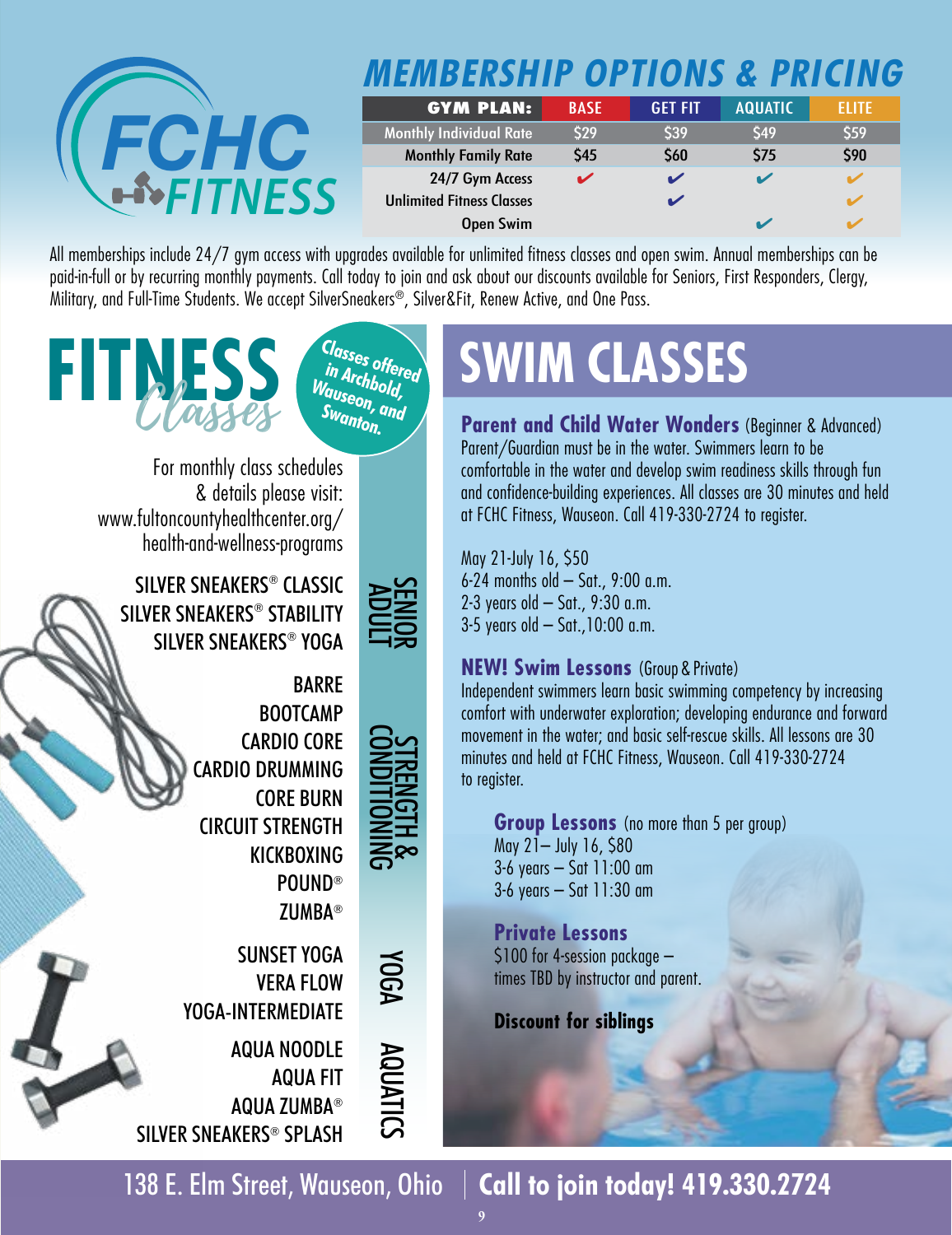# Health & **Wellness Programs**

Contact the Diabetes and Nutrition Education office at 419-330-2772 for information, scheduling group presentations, and/or to register for classes. Check out the website page at: [fultoncountyhealthcenter.org/health-and](http://fultoncountyhealthcenter.org/health-and-wellness-programs/)[wellness-programs/](http://fultoncountyhealthcenter.org/health-and-wellness-programs/)

# *Blood Sugar Management*

Individual training that includes a 5-visit series with an RN Diabetes Care and Education Specialist to examine and set goals in the seven aspects of self-care that affect blood sugars, whether one has diabetes, pre-diabetes, or increasing blood sugar numbers. You may choose to have one visit with a dietitian focusing on healthy eating. \$150 for series. Call to schedule.

## *Blood Sugar Management Mini-Series*

Two individual visits with an RN Diabetes Care and Education Specialist using a simplified curriculum for learning how to better manage blood sugars, whether diagnosed with diabetes or trying to prevent this diagnosis. May choose to have one visit with a dietitian focusing on healthy eating. \$75 for mini-series. Call to schedule.

# *Returning! Diabetes Support Group*

June 14, 5:00 p.m. to 6:00 p.m., Diabetes & Nutrition Education Center classroom. Come meet with others and learn about basic diabetes care skills. We are available to answer your diabetes care questions. FREE.

## *Diabetes Prevention Program - New Cohort*

Begins May. The new Diabetes Prevention Program has been approved by the Centers for Disease Control and Prevention (CDC). It will be held for an entire year, with bi-weekly meetings for the first 4-6 months and bimonthly meetings for the next 3 months. The curriculum will incorporate healthy eating, physical activity, stress management and more. Statistics have show that those who have completed the program have reduced their risk of diabetes by 58%. In addition, they have experienced weight loss, increased energy and activity and an overall physical and mental wellbeing that comes with a healthy lifestyle. This program is for you if you are age 18 or older, have a BMI greater than 25, have been clinically diagnosed with pre-diabetes or gestational diabetes, or have no previous diagnosis of Type 1 or Type 2 diabetes. For more information or to participate in the program, please call to register.

# **NUTRITION EDUCATION**

## *Lifestyle Management Training*

Individual training that includes a 6-visit series with a Health Coach (dietitian/certified fitness professional) to learn and set goals for healthy eating, exercise and living, \$150 for series. Call to schedule

## *Lifestyle Management Class*

One-time visit with a Health Coach (dietitian) to review healthy eating strategies and goals for healthy living, \$50. Call to schedule.

*(Nutrition Education Continued)* 

# *Low Cholesterol Living*

Focus will be on risk factors for heart disease, cholesterol numbers and their significance, type of fat and cholesterol in the diet, and more! Tues., May 24 or July 26, 9:30 - 11:00 a.m., \$5 suggested donation, FCHC 1st Floor Cardiac Rehab Classroom. Call to register.

## *Salt Sense*

Whether it's for high blood pressure, heart disease or to maintain a healthy diet, learn how and where to reduce sodium. Includes label reading, commercial product choices, recipes and shopping tips. Tues., May 3 or July 12, 9:30 - 11:00 a.m., \$5 suggested donation, FCHC 1st Floor Cardiac Rehab Classroom. Call to register.



*Cooking Quick & Healthy With a Pressure Cooker*

This class will cover the benefits of cooking with a pressure cooker and demonstrate simple meals that can be accomplished in the pressure cooker. Who knew how quick and simple meals for the whole family could be! Mon., May 23, 6:00-7:00 p.m., Diabetes & Nutrition Education Center classroom. Call to register.

## *Cooking Lighter With Your Fryer*

If an air fryer wasn't on your Christmas list, it may be because you don't know what it can do for you yet. Once you start to air fry your food, you may never go back—from making your favorite products to cooking your favorite dinners, you'll be surprised at what your air fryer can do for you. Mon., June 20, 6:00-7:00 p.m., \$5, Diabetes & Nutrition Education Center classroom. Call to register.



If you are a patient planning to deliver at the FCHC OB Unit and are interested in our Childbirth or Breastfeeding education, please call the OB Department at 419-330-2757.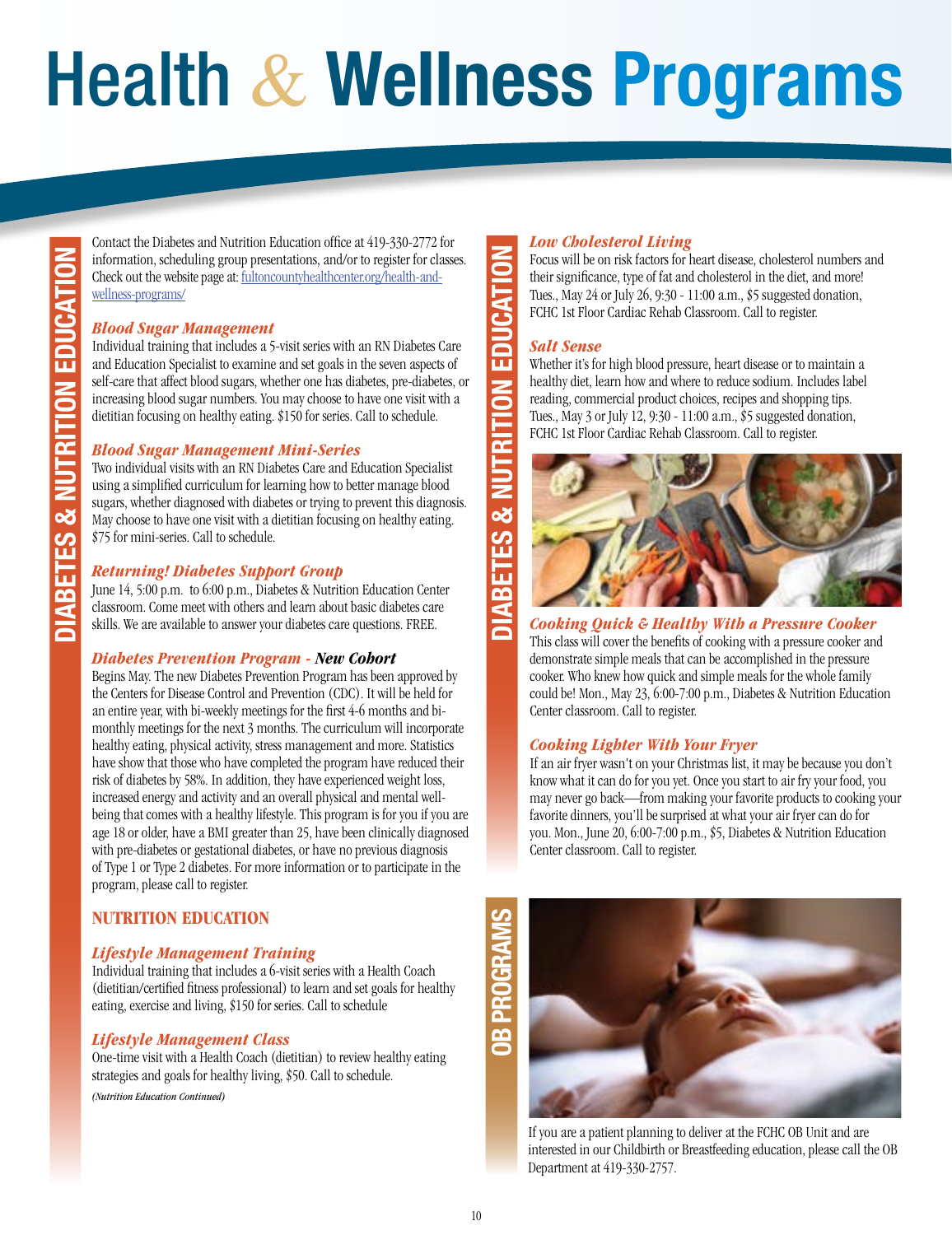#### *American Heart Association Heartsaver® CPR & First Aid*

Learn how to handle emergencies through this American Heart Association class. Participants will receive a 2-year certification in adult, child, infant CPR; obstructed airways; and first aid; meets most childcare requirements. Registration and payment due 1 week prior to class. Sat., July 23, Nov. 19. Sign-in starts at 8:30 a.m., class goes from 9:00 a.m. - 3:00 p.m., \$75, FCHC Fitness, 138 E. Elm St., Wauseon. To register, contact 419-330-2724.

#### *American Heart Association Healthcare Provider CPR*

CPR Certification by the American Heart Association for health professionals and health professional students. Registration and payment due 1 week prior to class. Sat., May 21, Sept. 24, sign-in starts at 8:30 a.m., class goes from 9:00 a.m. - 1:00 p.m., \$50, FCHC Fitness, 138 E. Elm St., Wauseon. To register, contact 419-330-2724.

# *Babysitting*

Learn to handle emergencies such as choking, burns and more. Become an effective and competent babysitter. Class covers growth and development and safety for the sitter as well as the children, plus much more. Please bring a sack lunch. Beverages/snacks provided. To register, contact 419-330-2724.

Sat., May 7, 9:30 a.m. - 2:00 p.m., \$50, Swanton Library, 419-826-2760 Sat., June 11, 9:00 a.m. - 3:00 p.m., \$50, FCHC Fitness, 419-330-2735 Sat., June 18, 9:00 a.m. - 3:00 p.m., \$50, Liberty Center Library, 419-533-5721

The Rainbow Hematology/Oncology Treatment Center provides cancer treatment and support. For more information, call 419-330-2708.

# *Counseling*

**ONCOLOGY PROGRAMS**

**ONCOLOGY PROGRAM** 

Counseling for nutrition, emotional and coping concerns, as well as end of treatment concerns.

## *Patient Navigation*

On-site case management, financial counseling and facilitation with community resources.

## *Rehabilitation Services*

On-site physical & occupational therapy and wound care.

# *Lymphedema Therapy*

Includes specialists from nursing, physical therapy, and massage therapy who are trained to work together in treating patients with lymphedema.

## *Prosthesis and Wig Bank*

Available for patients who cannot afford to purchase their own.

Please contact Patricia Franz Pahl, LSW, LCDC III, H.O.P.E. & H.E.L.P. Group Coordinator at 419-330-2757 (FCHC OB Unit) or 419-335-2015, Ext. 2385 (Office).

# *H.O.P.E.*

**GRIEF SUPPORT**

 $\overline{\mathcal{G}}$ Ë

 $\overline{R}$ 

**WEIGHT LOSS**

ہے<br>ت π Helping Other Parents Experiencing Grief (H.O.P.E.) is a support group that meets the third Monday of every month at 7:30 p.m. in the FCHC Surgical Conference Room on second floor. H.O.P.E. offers support for parents who have experienced miscarriage; stillbirth; or the death of infants, young children, teenagers, and adults due to illness or accident. If you are suffering from the death of a child at any age, you are welcome to attend.

# *H.E.L.P.*

Helping Each other Live Past a suicide is a new support group offered at FCHC that meets the third Monday of each month at 6:00 p.m. in the FCHC Surgical Conference Room on second floor. If you have lost someone to suicide, you are welcome to attend the meetings. We cannot take your grief from you, but it does help to talk with someone who knows your despair and isolation. We give supportive listening through these grieving times. We educate participants on the causes of suicide in order to prevent more loss.

# *Introduction to Weight Loss Surgery: Sleeve Gastrectomy*

Learn how bariatric surgery can treat chronic health conditions related to obesity, such as: Type 2 Diabetes, High Cholesterol, Sleep Apnea, and Hypertension. For more information, call 419-337-7478.

# *New! Online Video Presentation*

Weight Loss is hard to do on your own. If you have struggled with obesity and do not know where to turn, weight loss surgery may be for you. To learn more about obesity and weight loss treatment options at FCHC through bariatric surgery, sign up for a free video presentation by General Surgeon Timothy Duckett, MD. To register for the video presentation, visit [https://www.fultoncountyhealthcenter.org/health-and-wellness](https://www.fultoncountyhealthcenter.org/health-and-wellness-programs/?program=bariatric)[programs/?program=bariatric](https://www.fultoncountyhealthcenter.org/health-and-wellness-programs/?program=bariatric)



Register for an online bariatric video presentation by General Surgeon Timothy Duckett, MD. You will receive a link that takes you to the video page on the FCHC website.

# *Bariatric Support Group*

Meetings on the 4th Tuesday of each month: May 24, June 28, July 26, and Aug. 23, 5:00 - 6:00 p.m., South Medical Office Building, 2nd Floor Conference Room.

10 11